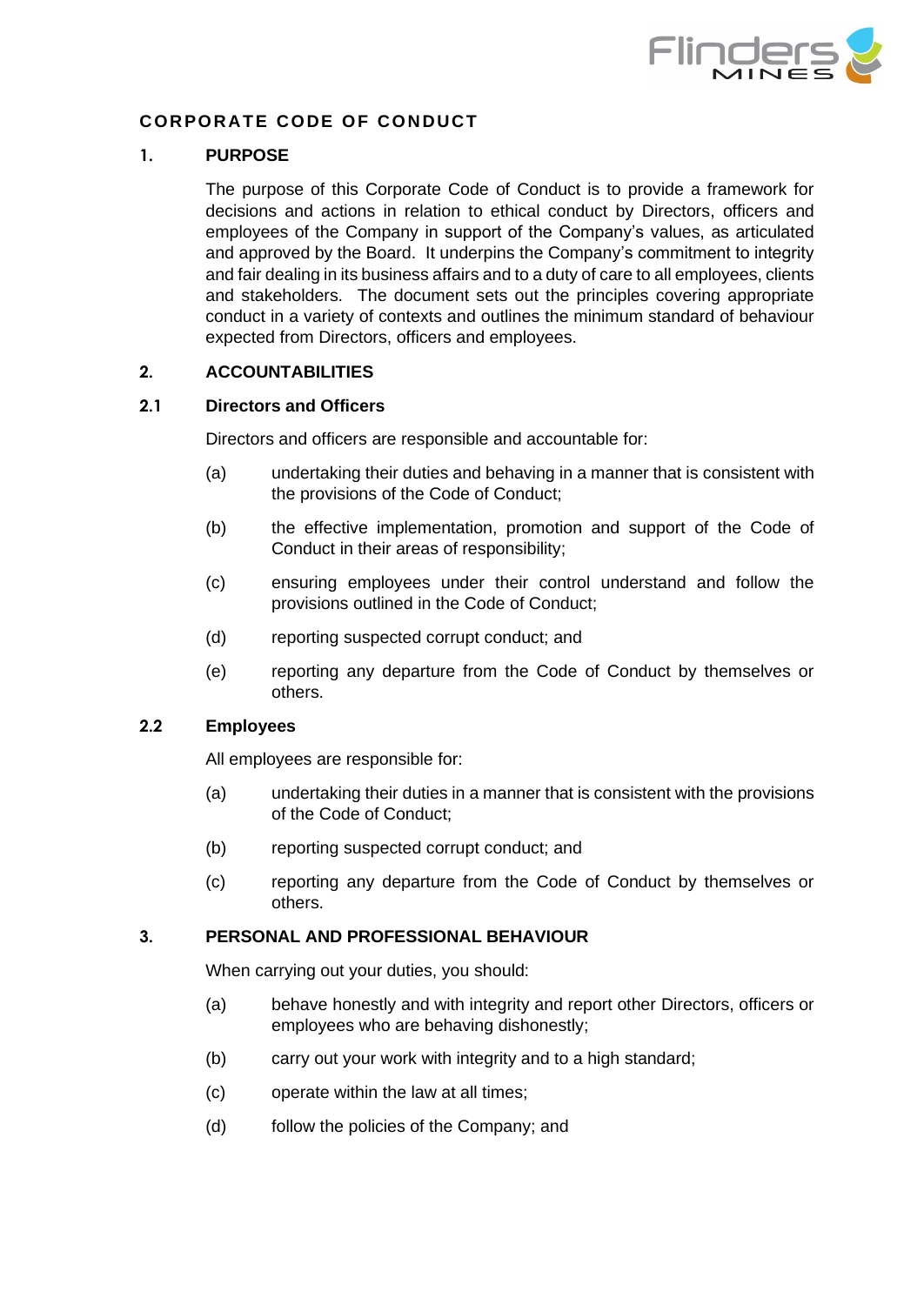(e) act in an appropriate business-like manner when representing the Company in public forums.

# **4. CONFLICT OF INTEREST**

Potential for conflict of interest arises when it is likely that you could be influenced, or it could be perceived that you are influenced by a personal interest when carrying out your duties. Conflicts of interest that lead to biased decision making may constitute corrupt conduct.

- (a) Some situations that may give rise to a conflict of interest include situations where you have:
	- (i) financial interests in a matter the Company deals with or you are aware that your friends or relatives have a financial interest in the matter;
	- (ii) Directorships/management of outside organisations;
	- (iii) membership of Boards of outside organisations;
	- (iv) personal relationships with people the Company is dealing with which go beyond the level of a professional working relationship;
	- (v) secondary employment, business, commercial, or other activities outside of the workplace which impacts on your duty and obligations to the Company;
	- (vi) access to information that can be used for personal gain; and
	- (vii) offer of an inducement.
- (b) You may often be the only person aware of the potential for conflict. It is your responsibility to avoid any conflict from arising that could compromise your ability to perform your duties impartially. You must report any potential or actual conflicts of interest to your manager.
- (c) If you are uncertain whether a conflict exists, you should discuss that matter with your manager and attempt to resolve any conflicts that may exist.

# **5. PUBLIC AND MEDIA COMMENT**

- (a) Individuals have a right to give their opinions on political and social issues in their private capacity as members of the community.
- (b) Employees must not make official comment on matters relating to the Company unless they are:
	- (i) authorised to do so by the Managing Director (or equivalent); or
	- (ii) giving evidence in court; or
	- (iii) otherwise authorised or required to by law.
- (c) Employees must not release unpublished or privileged information unless they have the authority to do so from the Managing Director (or equivalent).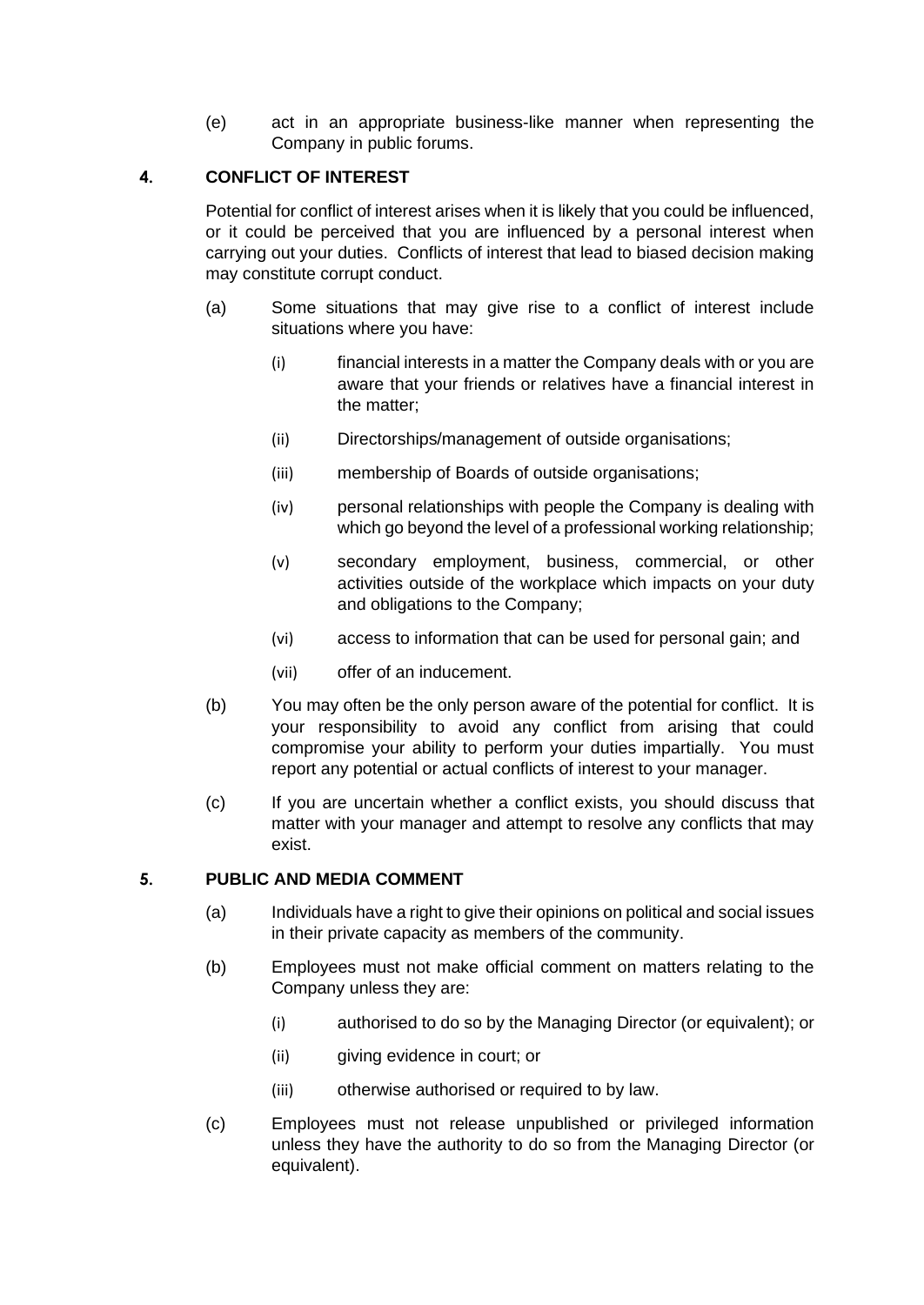(d) The above restrictions apply except where prohibited by law, for example in relation to "whistleblowing".

# **6. USE OF COMPANY RESOURCES**

Requests to use Company resources outside core business time should be referred to management for approval.

If employees are authorised to use Company resources outside core business times they must take responsibility for maintaining, replacing, and safeguarding the property and following any special directions or conditions that apply.

Employees using Company resources *without* obtaining prior approval could face disciplinary and/or criminal action. Company resources are not to be used for any private commercial purposes.

# **7. SECURITY OF INFORMATION**

Directors, officers and employees are to make sure that confidential and sensitive information cannot be accessed by unauthorised persons. Sensitive material should be securely stored overnight or when unattended. You must ensure that confidential information is only disclosed or discussed with people who are authorised to have access to it. It is considered a serious act of misconduct to deliberately release confidential documents or information to unauthorised persons and may incur disciplinary action.

# **8. INTELLECTUAL PROPERTY/COPYRIGHT**

Intellectual property includes the rights relating to scientific discoveries, industrial designs, trademarks, service marks, commercial names ad designations, and inventions and is valuable to the Company.

The Company is the owner of intellectual property created by employees in the course of their employment unless a specific prior agreement has been made. Employees must obtain written permission to use any such intellectual property from the Company Secretary before making any use of that property for purposes other than as required in their role as employee.

## **9. DISCRIMINATION AND HARASSMENT**

Directors, officers and employees must not harass, discriminate, or support others who harass and discriminate against colleagues or members of the public on the grounds of sex, pregnancy, marital status, age, race (including their colour, nationality, descent, ethnic or religious background), physical or intellectual impairment, homosexuality or transgender.

Such harassment or discrimination may constitute an offence under legislation. Managers should understand and apply the principles of Equal Employment Opportunity.

# **10. ANTI BRIBERY AND CORRUPTION**

The Company has a zero-tolerance approach to bribery and corrupt conduct and is committed to acting professionally, fairly and with integrity in all business dealings.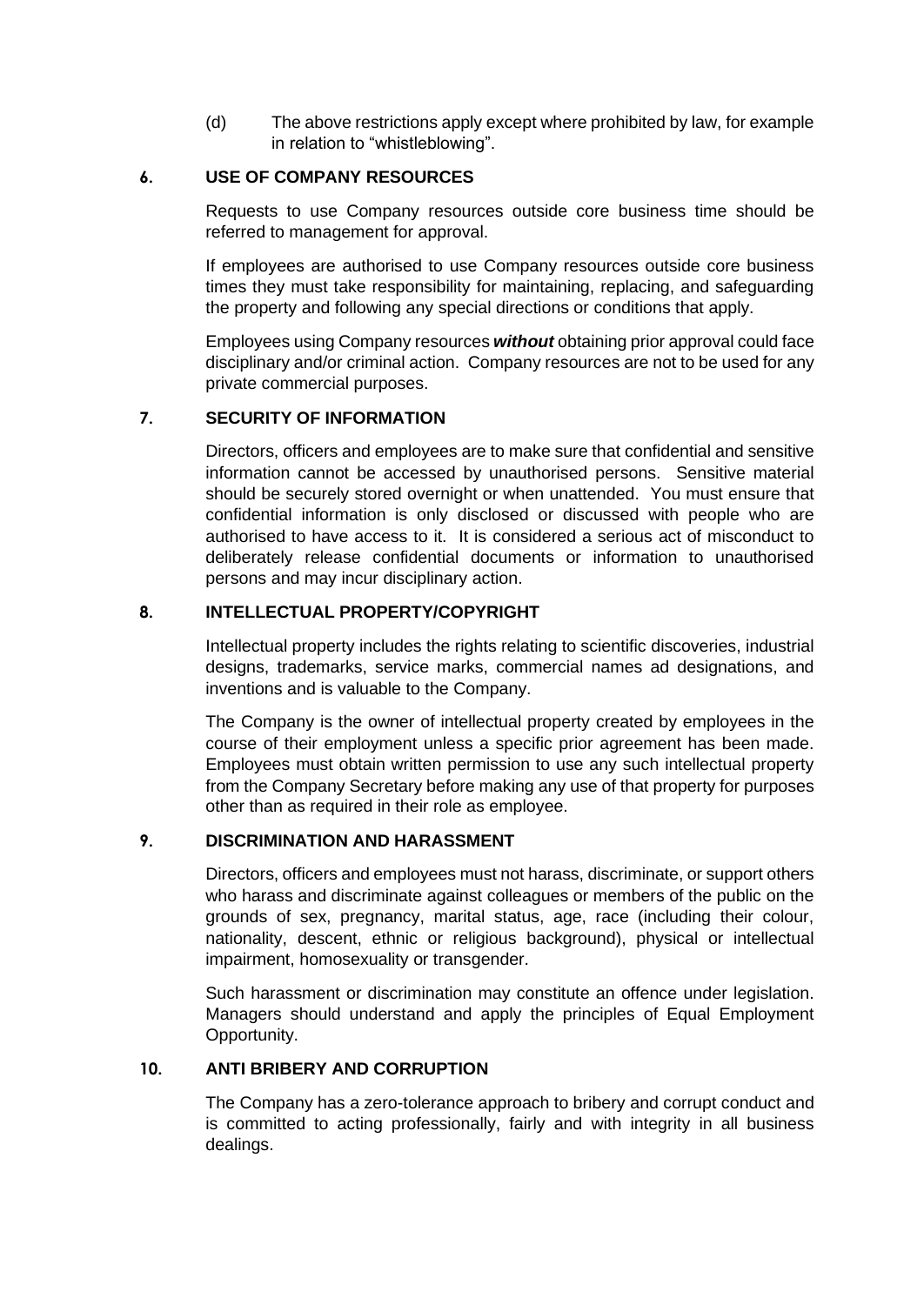Bribery and corruption are defined as:

- (a) Bribery is the offering, promising, giving, accepting or soliciting of an advantage as an inducement for action which is illegal, unethical or a breach of trust. A bribe is an inducement or reward offered, promised or provided in order to gain any commercial, contractual, regulatory or personal advantage and can take the form of gifts, loans, fees, rewards or other advantages; and
- (b) Corruption is the abuse of entrusted power for private gain. Corruption can take many forms including, but not limited to official misconduct, blackmail, unauthorised use of confidential information, fraud and theft.

All Directors, officers and employees of the Company are prohibited from engaging in bribery and corrupt conduct.

The Company prohibits the offering of acceptance of gifts, entertainment or hospitality in circumstances which would be considered to give rise to undue influence. All Directors, officers and employees must notify the Managing Director or Chair of any gifts and/or benefits, either offered or accepted and valued at AUD\$500 or more, to safeguard and make transparent their relationships and dealings with third parties.

The Company does not make political donations or payments.

Charitable donations can in some circumstances be used as a disguise for bribery. In the event the Company intends on giving a charitable donation, it must be clear who the actual recipient of the donation is and for whose benefit the donation is ultimately made.

Corrupt conduct will not be tolerated by the Company.

Disciplinary action up to and including dismissal will be taken in the event of any Director, officer or employee participating in bribery or corruption.

# **11. OCCUPATIONAL HEALTH AND SAFETY**

It is the responsibility of all employees to act in accordance with occupational health and safety legislation, regulations and policies applicable to their respective organisations and to use security and safety equipment provided.

Specifically, all employees are responsible for safety in their work area by:

- (a) following the safety and security directives of management;
- (b) advising management of areas where there is potential problem in safety and reporting suspicious occurrences; and
- (c) minimising risks in the workplace.

# **12. LEGISLATION**

It is essential that all Directors, officers and employees comply with the laws and regulations of the countries in which the Company operates. Violations of such laws may have serious consequences for the Company and any individuals concerned. Any known violation must be reported immediately to management.